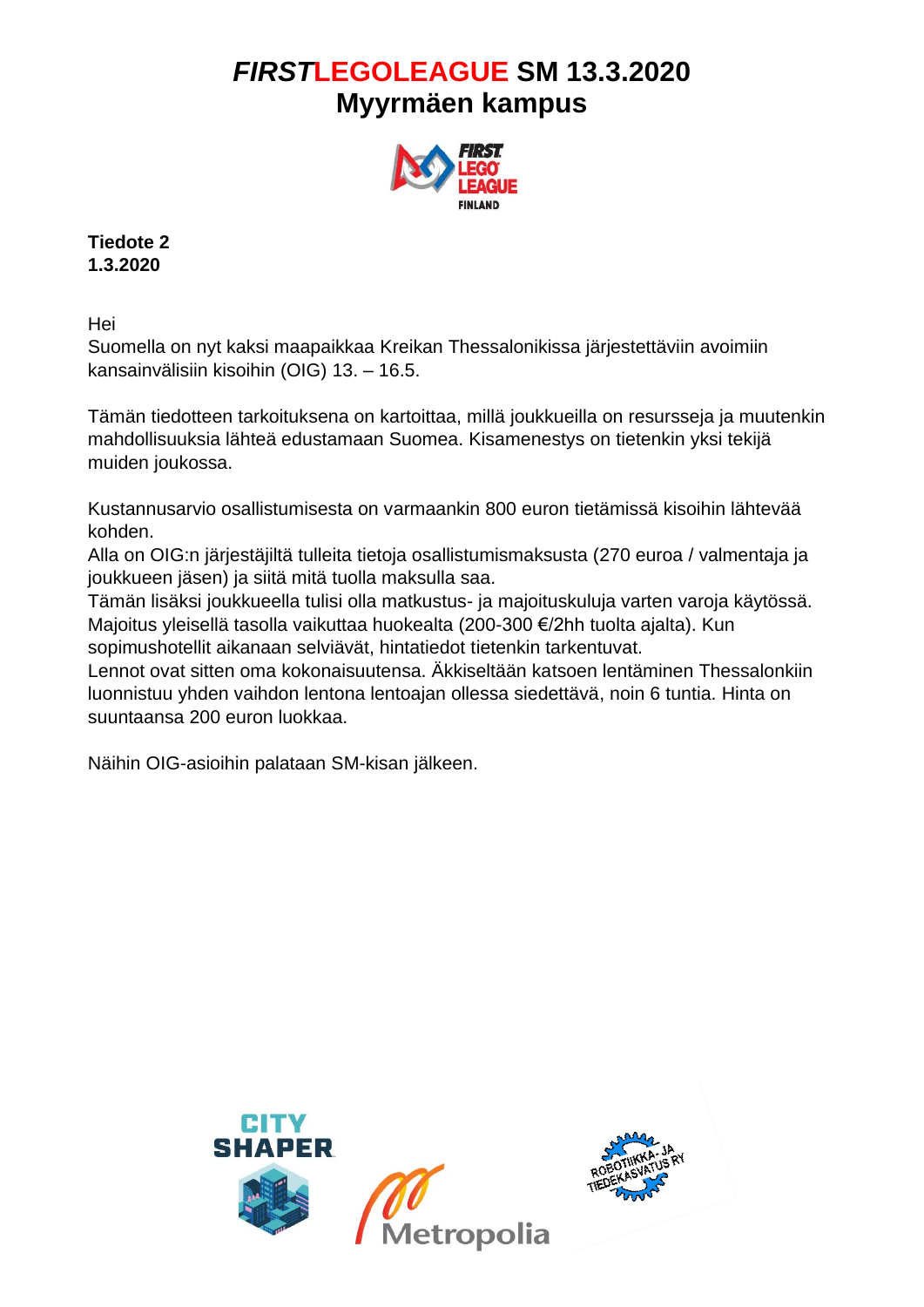

**Etukäteisinfo:**

**Open International Greece Thessaloniki, May 13. -16. 2020** 

**Dates**: May 13th, 14th, 15th & 16th 2020

**Venue**: TIF – HELEXPO (Pavilion 6, 12, 13) & Ioannis Vellidis C.C.

**Address**: 154 Egnatias Street, 546 36 THESSALONIKI

Maps / Coordinates: JXH3+5V Thessaloniki

Accommodation:

**•** Thessaloniki hotels. List of recommended hotels with discounts will be available to the website.

**•** Yet, access to a booking web platform for hotels in advantageous prices will be given with the teams' code

### **Transportation:**

You'll have a full transport package from Airport to the official hotels and from the official hotels to the Venue during the event.

#### **Food**:

• Fee covers 1 snack and 1or 2 meals, depending on the day schedule. Lunch will be provided at noon and the second meal will be provided before/ during the Parties.

• Food for the volunteers will also be provided

• Guests have two options for tickets (including or not including the meals mentioned)

• A restaurant selling food will also be in the venue. Easy access to plenty of restaurants downtown (less than 10 minutes' walk from the venue).

## **PARTICIPATION FEES**

**•** 270 euros per coach and team member

(Including: transportation from and to the venue &

airport (pick up from the meeting points),

admission to the venue, badge, meals and activities/ parties)

**•** 180 euros per person



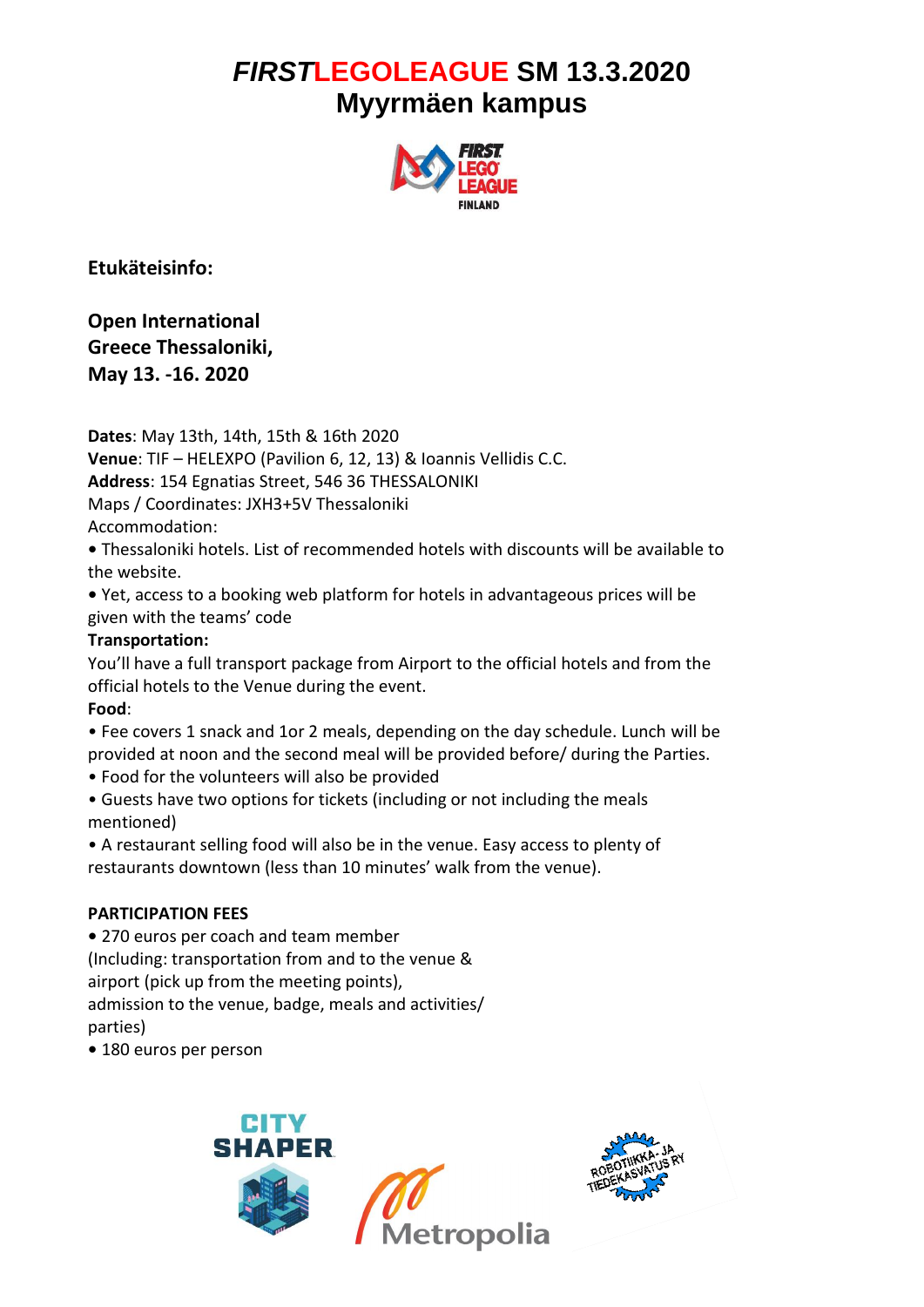

(Including: transportation from and to the venue & airport (pick up from the meeting points), admission to the venue, badge, meals and activities/ parties)

**•** Free access to the venue for visitors

#### **PRELIMINARY SCHEDULE**

### **Day 1**

#### **12.5.**

- Arrival at the Airport
- Transportation to hotels
- Check-in
- Pit set-up at venue
- Opening Ceremony at Venue
- \**Please note that teams arriving the day before will also have transportation from the Airport to the official hotels.*

### **Day 2**

### **13.5.**

- Transportation to the venue
- Judging Sessions, Practice Rounds
- Science and Touring Activity
- Welcome Party
- Transportation to the hotel

## **Day 3**

#### **14.5.**

- Transportation to the venue
- Judging Sessions
- Robot Game Rounds
- Friendship night
- Transportation to the hotel

## **Day 4**

## **15.5.**

- Transportation to the venue
- Robot Game Knock Out Cup & Call backs
- Parade & Medals
- Awards